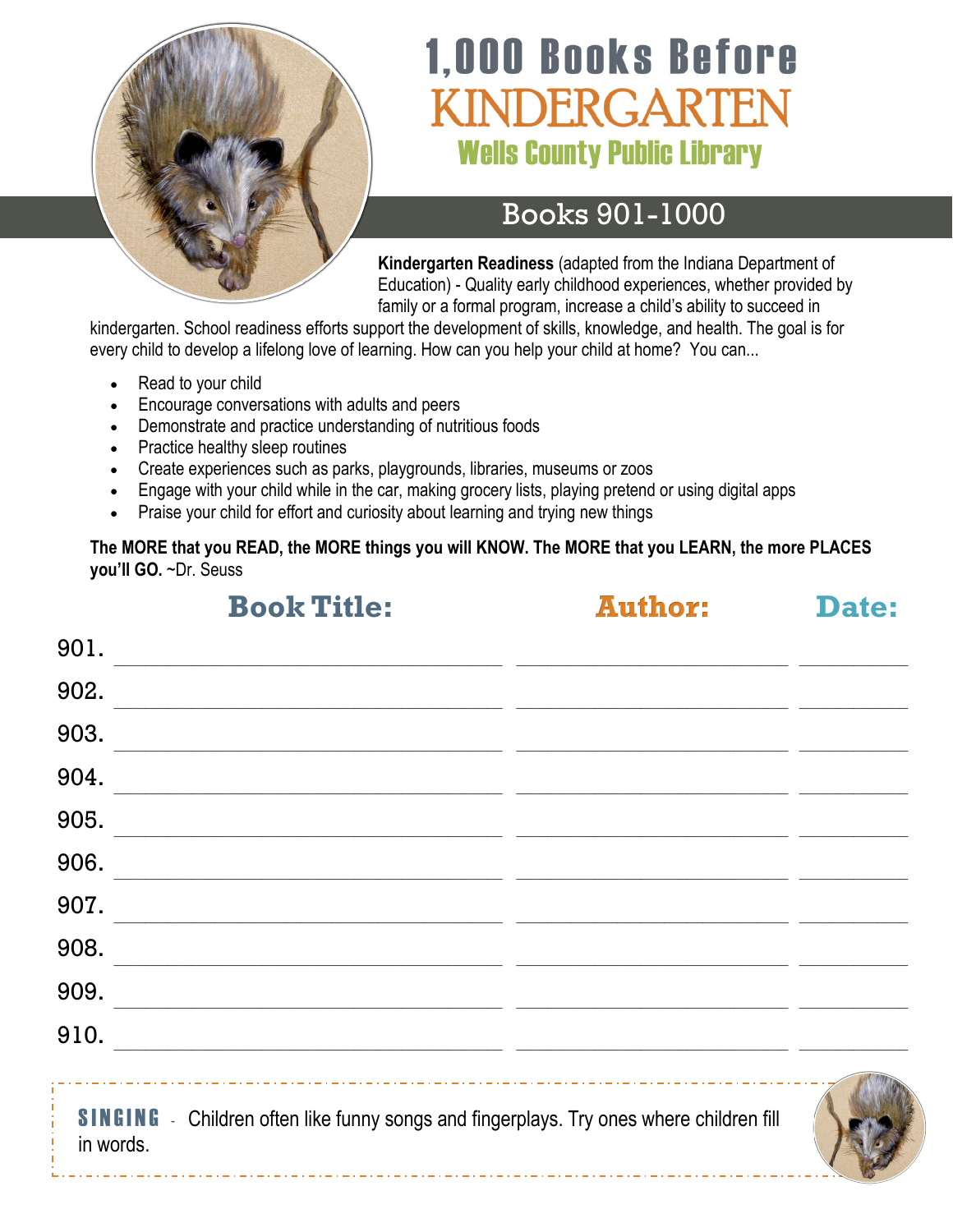**Author:** 

Date:

| 911.                                                                  |  |
|-----------------------------------------------------------------------|--|
| 912.                                                                  |  |
| 913.                                                                  |  |
| 914.                                                                  |  |
| 915.                                                                  |  |
| 916.                                                                  |  |
| 917.                                                                  |  |
| 918.                                                                  |  |
| 919.<br><u> 1989 - Andrea Stadt Britain, fransk politik (f. 1982)</u> |  |
| 920.                                                                  |  |
| 921.                                                                  |  |
| 922.                                                                  |  |
| 923.                                                                  |  |
| 924.                                                                  |  |
| 925.                                                                  |  |
| 926.                                                                  |  |
| 927.                                                                  |  |
| 928.                                                                  |  |
| 929.                                                                  |  |
| 930.                                                                  |  |



**TALKING** - Catch a few minutes throughout the day to read. You might talk about something you did together that is related to a picture in the book. Even though you may not understand everything your toddler says, give them time to talk.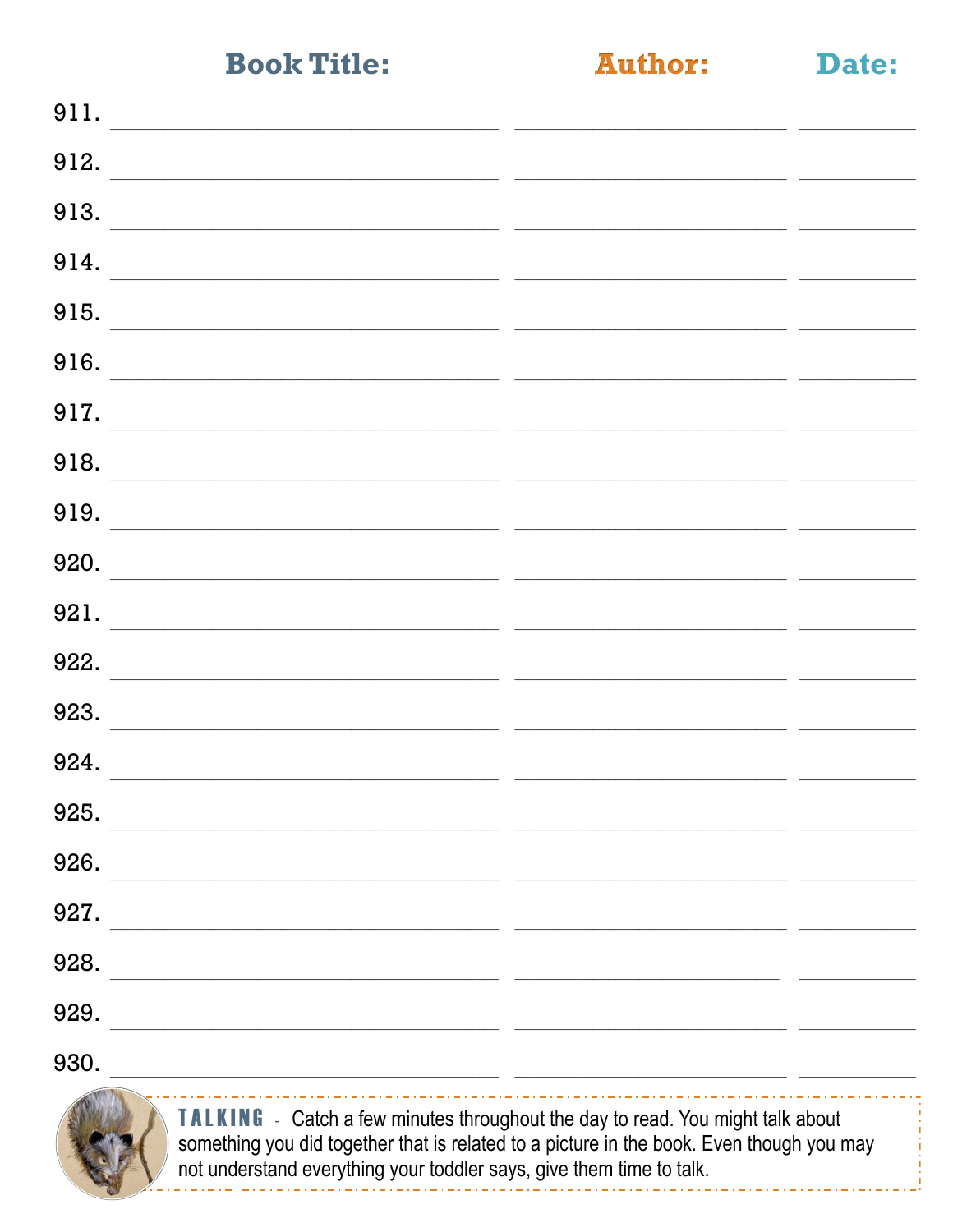**Author:** 

Date:

| <b>READING</b> - Help your child become aware of words that rhyme. Read a Dr. Seuss book.<br>Then repeat some of the words that sound alike. As your child gets better at this, ask them<br>to say the words that sound alike. You can do this with any book that rhymes. |  |
|---------------------------------------------------------------------------------------------------------------------------------------------------------------------------------------------------------------------------------------------------------------------------|--|
| 950.<br><u> 1980 - Jan Barnett, fransk politiker (d. 1980)</u>                                                                                                                                                                                                            |  |
| 949.                                                                                                                                                                                                                                                                      |  |
| 948.                                                                                                                                                                                                                                                                      |  |
| 947.                                                                                                                                                                                                                                                                      |  |
| 946.                                                                                                                                                                                                                                                                      |  |
| 945.                                                                                                                                                                                                                                                                      |  |
| 944.                                                                                                                                                                                                                                                                      |  |
| 943.                                                                                                                                                                                                                                                                      |  |
| 942.                                                                                                                                                                                                                                                                      |  |
| 941.                                                                                                                                                                                                                                                                      |  |
| 940.                                                                                                                                                                                                                                                                      |  |
| 939.                                                                                                                                                                                                                                                                      |  |
| 938.                                                                                                                                                                                                                                                                      |  |
| 937.                                                                                                                                                                                                                                                                      |  |
| 936.                                                                                                                                                                                                                                                                      |  |
| 935.                                                                                                                                                                                                                                                                      |  |
| 934.                                                                                                                                                                                                                                                                      |  |
| 933.                                                                                                                                                                                                                                                                      |  |
| 932.                                                                                                                                                                                                                                                                      |  |
| 931.                                                                                                                                                                                                                                                                      |  |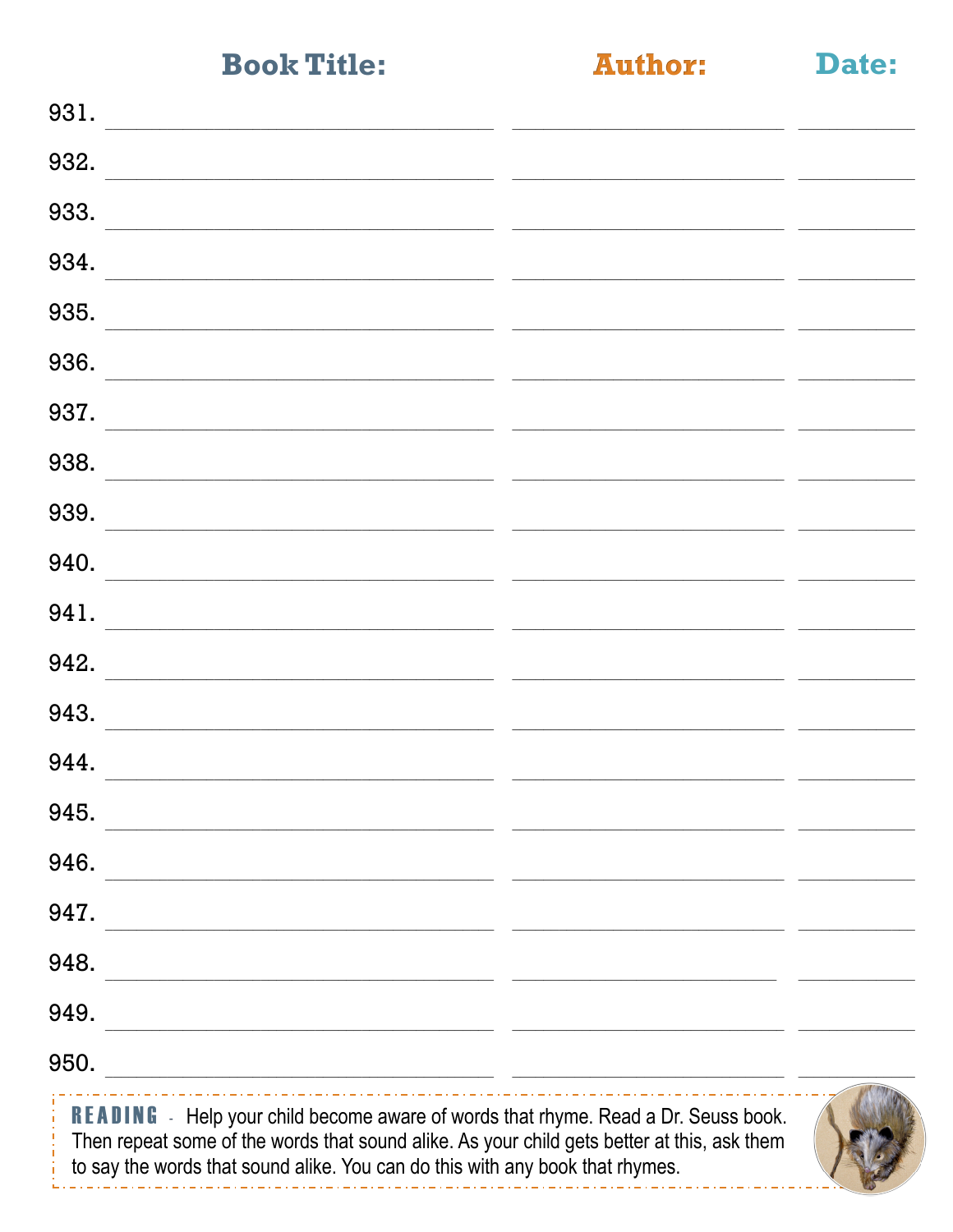**Author:** 

Date:

| 951.                                                                                                                                                                                       |  |
|--------------------------------------------------------------------------------------------------------------------------------------------------------------------------------------------|--|
| 952.                                                                                                                                                                                       |  |
| 953.                                                                                                                                                                                       |  |
| 954.                                                                                                                                                                                       |  |
| 955.                                                                                                                                                                                       |  |
| 956.                                                                                                                                                                                       |  |
| 957.                                                                                                                                                                                       |  |
| 958.                                                                                                                                                                                       |  |
| 959.                                                                                                                                                                                       |  |
| 960.                                                                                                                                                                                       |  |
| 961.                                                                                                                                                                                       |  |
| 962.                                                                                                                                                                                       |  |
| 963.                                                                                                                                                                                       |  |
| 964.                                                                                                                                                                                       |  |
| 965.                                                                                                                                                                                       |  |
| 966.                                                                                                                                                                                       |  |
| 967.<br>the control of the control of the control of                                                                                                                                       |  |
| 968.                                                                                                                                                                                       |  |
| 969.<br><u> 1989 - Jan Samuel Barbara, margaret eta biztanleria (h. 1989).</u>                                                                                                             |  |
| 970.<br><u> 1989 - Johann Barbara, martin amerikan basal dan berasal dalam basal dalam basal dalam basal dalam basal dala</u>                                                              |  |
| <b>WRITING</b> - Let your child use writing tools such as pencils, washable markers, chalk, and<br>crayons. Gather and organize these materials, along with some paper, in a box that your |  |

child can decorate and have access to.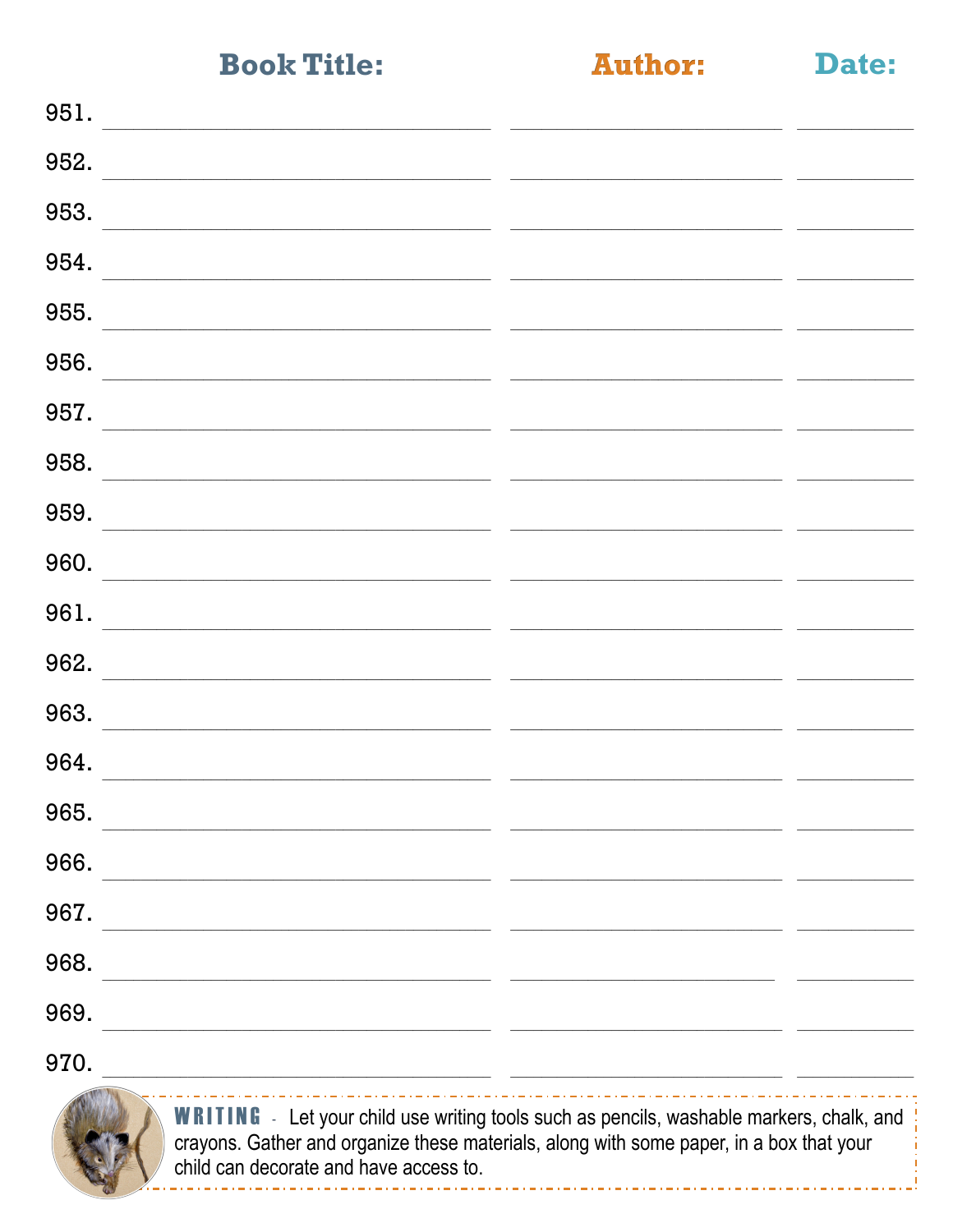**Author:** 

Date:

| 971.                                                                                                                                                              |  |
|-------------------------------------------------------------------------------------------------------------------------------------------------------------------|--|
| 972.                                                                                                                                                              |  |
| 973.                                                                                                                                                              |  |
| 974.                                                                                                                                                              |  |
| 975.                                                                                                                                                              |  |
| 976.                                                                                                                                                              |  |
| 977.                                                                                                                                                              |  |
| 978.                                                                                                                                                              |  |
| 979.                                                                                                                                                              |  |
| 980.                                                                                                                                                              |  |
| 981.                                                                                                                                                              |  |
| 982.                                                                                                                                                              |  |
| 983.                                                                                                                                                              |  |
| 984.                                                                                                                                                              |  |
| 985.                                                                                                                                                              |  |
| 986.                                                                                                                                                              |  |
| 987.                                                                                                                                                              |  |
| 988.                                                                                                                                                              |  |
| 989.                                                                                                                                                              |  |
| 990.<br><u> 1989 - Johann Barbara, martin amerikan basar dan basa dalam pengaran basa dalam pengaran basa dalam pengaran</u>                                      |  |
| <b>PLAYING</b> - Play rhyming word games: "Which two sound alike? Cat-fat; bell-cup;<br>sand-hand" or "I spy with my little eye, something that rhymes with fog." |  |